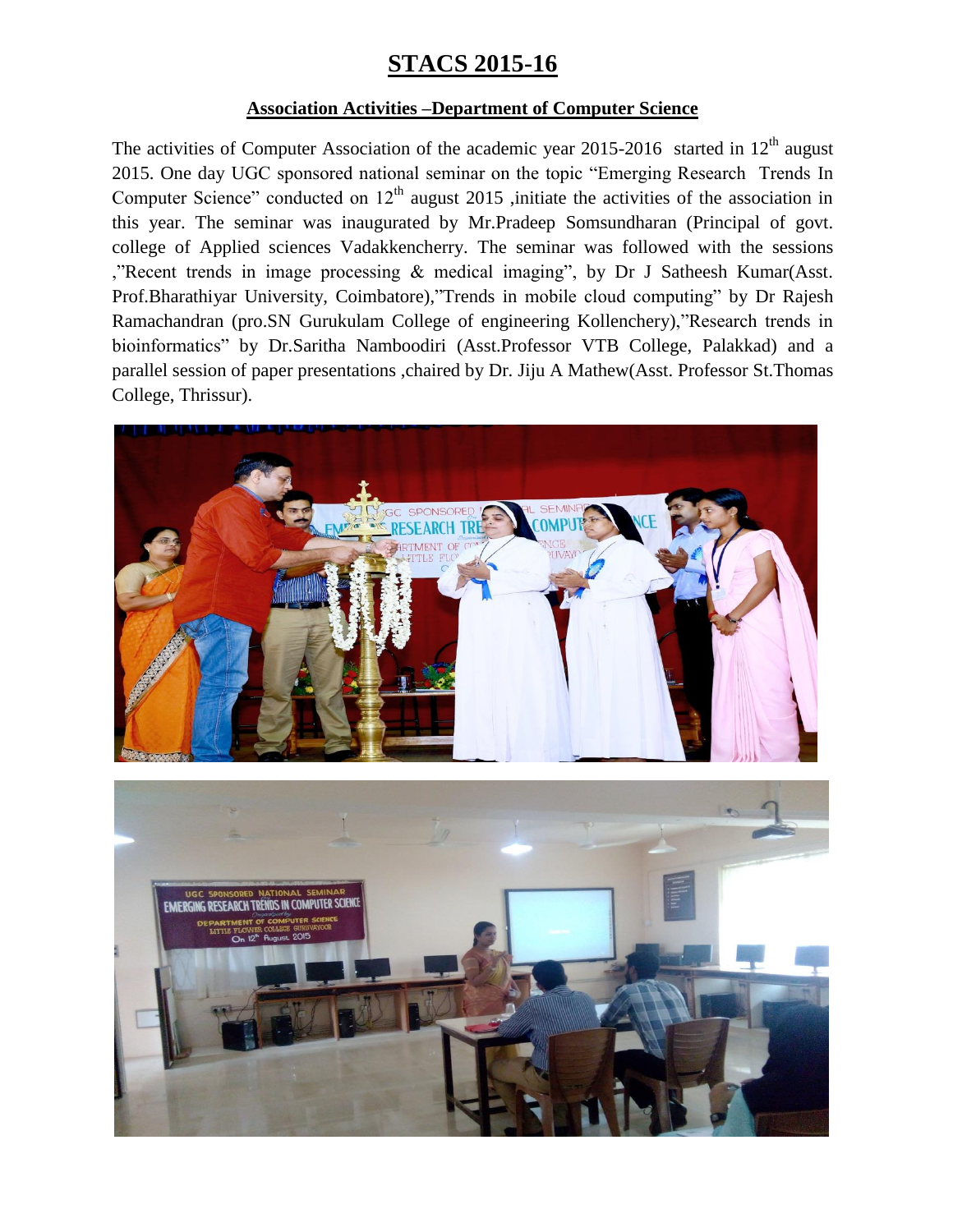The student representatives Ms.Praseeda T of  $2<sup>nd</sup>$  B.Sc.Computer science and Ms.Safna Baker from  $2<sup>nd</sup> BCA$ , selected as the secretary and joint secretary of the Computer Association of this academic year. the association activities were officially inaugurated on  $4<sup>th</sup>$  December 2015, by Dr.Jomy John(HOD &Asst.Prof.of Computer Science, KKTM Govt.college, kodungallor) ,followed by the talk on "Robotics".



In connection with World Computer Literacy Day, the association organized a one week programme "LOGIN 2015". A seminar on "Prospects of Android Operating System" ,Collage competition for students in different departments ,workshop on HTML for the inmates of victory centre by  $3<sup>rd</sup>$  dc computer science students, a computer literacy class for selected students from different departments, interdepartmental Quiz competition for the teaching staff and also an intercollegiate paper presentation competition on the topic "Image Processing"…etc activities were conducted as part of LOGIN 2015 programme.